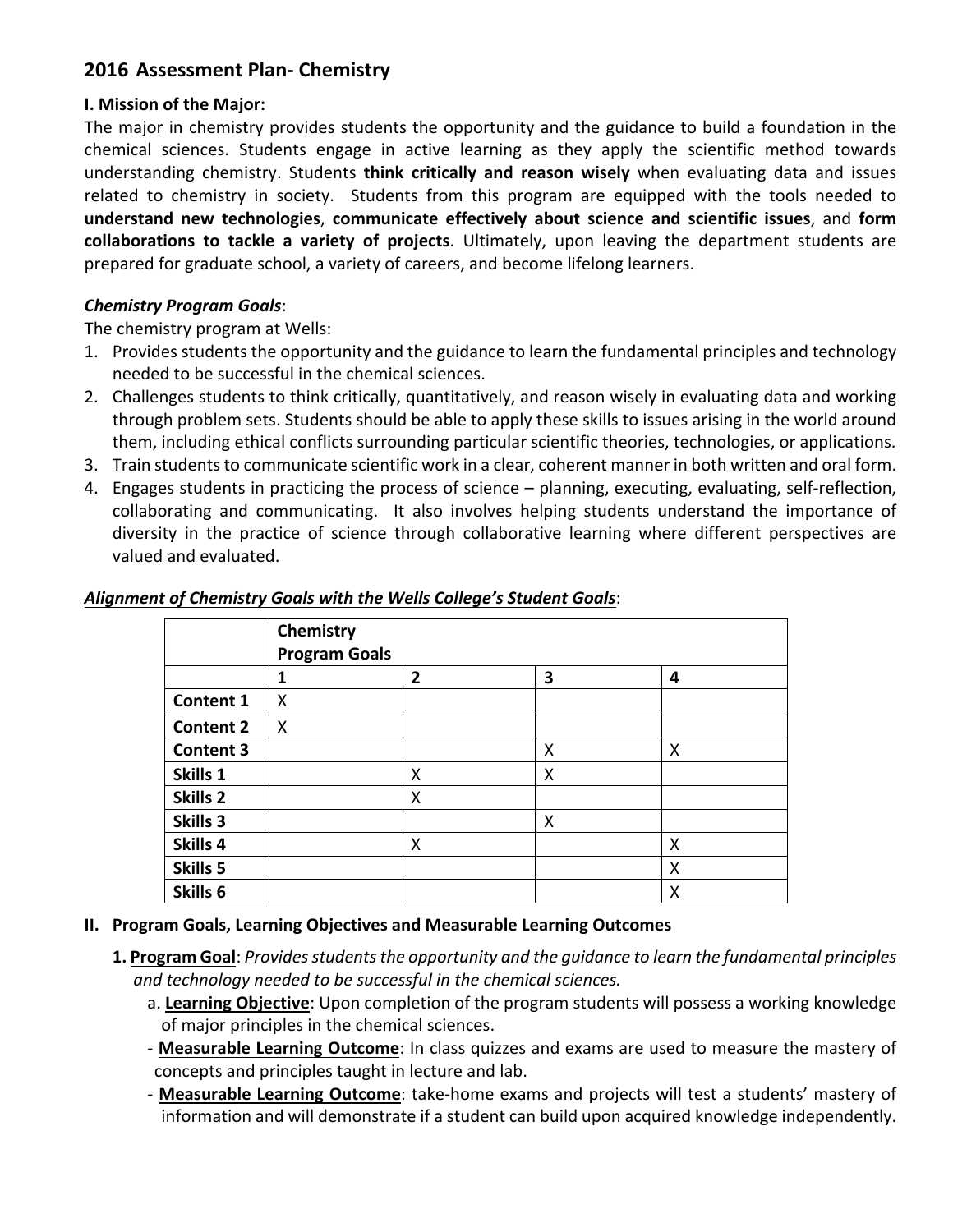- b. Learning Objective: Students will be able to utilize a variety of chemistry equipment and technology used in the chemical sciences.
- **Measurable Learning Outcome**: Students learn how to use technology (equipment and software) needed in the chemical sciences. To assess if the use of the equipment has been mastered students are asked to hand in post-lab questions and lab reports that are dependent on their understanding of the technology.
- Measurable Learning Outcome: These technologies are also continually used throughout the semester with the expectation the student can use the equipment independently.
- **2. Program Goal**: *Challenges students to think critically, reason wisely, and quantitatively in evaluating* data and to apply that skill to issues arising in the world around them, including ethical conflicts surrounding particular scientific theories, technologies, or applications.
	- a. Learning Objective: Students will be able to think critically, quantitatively, and reason wisely about data collected in lab and problem sets worked through for class.
	- **Measurable Learning Outcome**: Students participate in inquiry-based lab activities and independent projects. Lab write-ups from these activities are used to monitor whether students can efficiently analyze the data collected in lab.
	- **Measurable Learning Outcome**: Problem sets and case studies are used in classes to measure how well students can apply their reasoning and critical thinking skills outside of lab.
	- b. Learning Objective: Students will apply critical thinking and reasoning skills to current issues arising in the world around them, including ethical conflicts surrounding particular scientific theories, technologies, or applications.
	- **Measurable Learning Outcome**: Case studies and paper discussions are used to bring relevant real world topics into the classroom. This outcome is usually assessed through the completion of reflection pieces, question sets or discussion sessions.
- **3. Program Goal**: *Train students to communicate scientific work in a clear, coherent manner in both written and oral form.*
	- a. Learning Objective: Students are able to *write* about scientific work in a clear, coherent manner.
	- Measurable Learning Outcome: Lab reports are used to assess whether a student can write and describe their own scientific work obtained from experiments conducted in the lab.
	- **Measurable Learning Outcome**: Students are also asked to summarize the work carried out in a specific field of chemistry by other scientists. These involve students writing review articles and literature reviews.
	- b. Learning Objective: Students are able to *speak* about scientific work clearly and coherently.
	- Measurable Learning Outcome: Students present their results or research to their peers. This requires them to not only think critically about their data but also figure out a way to efficiently convey their results.
	- **Measurable Learning Outcome**: Throughout a variety of Chemistry courses (Inorganic, Instrumental, Bioinorganic, Biochemistry and Biochemical Pathways) students are also asked to read, digest and present work from the primary literature.
	- **- Measurable Learning Outcome**: In addition to formal class presentation students are encouraged to talk about chemistry in a more informal setting (such as small group or class discussions). This is measured using group assignments and projects.
- **4. Program Goal**: *Engages students in practicing the process of science planning, executing, evaluating, collaborating and communicating.* It also involves helping students understand the importance of *diversity* in the practice of science through collaborative learning where different perspectives are *valued and evaluated.*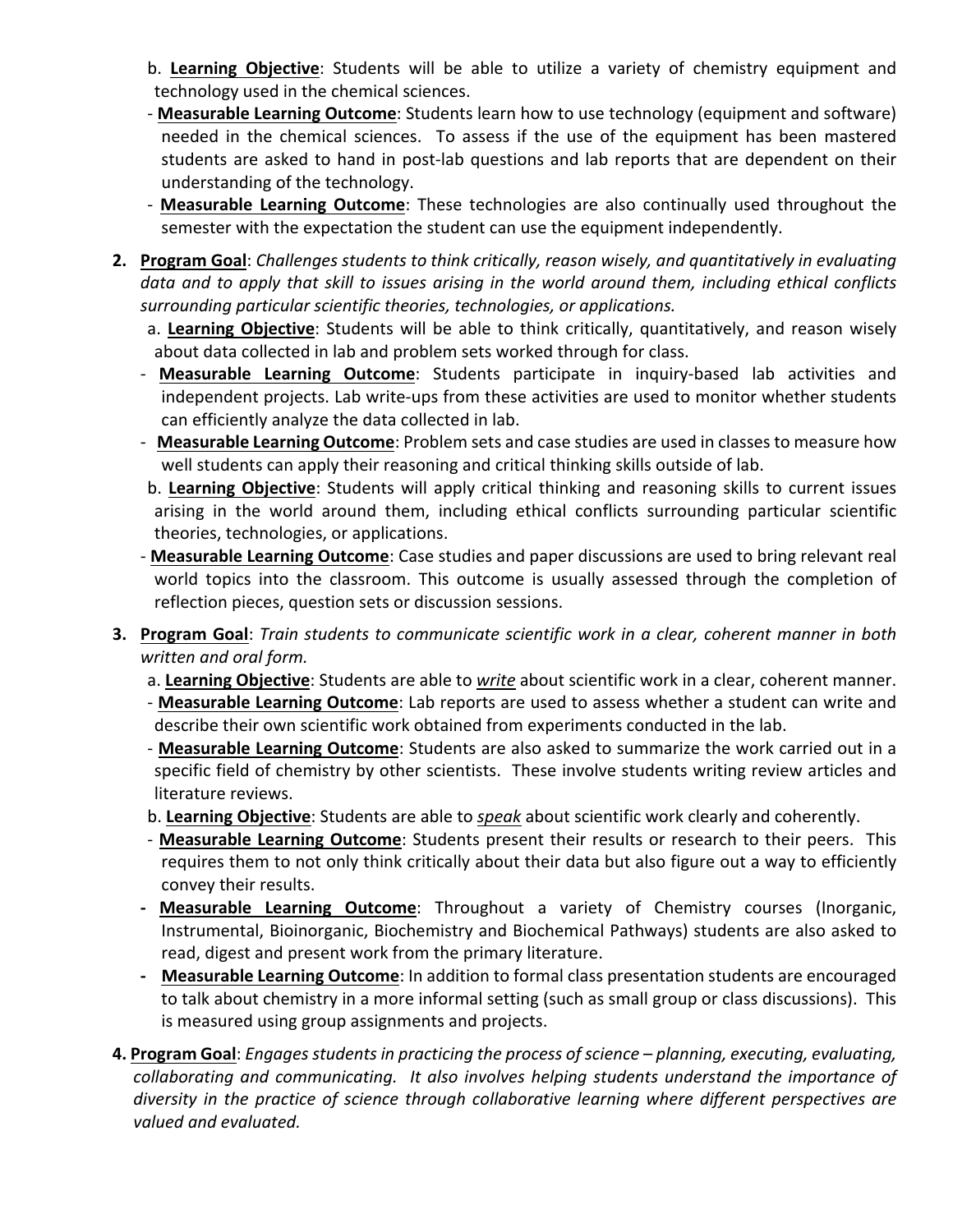- a. Learning Objective: Students are effective in practicing the process of science planning, executing, and evaluating.
- **Measurable Learning Outcome**: In many chemistry lab courses students are required to keep a lab notebook. This exercise requires students to come up with a purpose of the experiment, draw out the protocol, collect data, analyze results and draw conclusions.
- Measurable Learning Outcome: Once skills have been mastered students are asked to carry out independent or research projects. Success of these projects requires them to not only know the material but also stay organized independent of the instructor. Successfully completing an independent project involves independently designing the experiment, setting up and running the experiment, followed by writing up the results or presenting findings to the class.
- b. Learning Objective: Students will appreciate the importance of *diversity* in the practice of science through collaborative learning where different perspectives are valued and evaluated.
- Measurable Learning Outcome: Students work in groups, allowing them to appreciate the different perspectives needed to complete scientific problem set or laboratory exercises.
- Measurable Learning Outcome: Students are asked to provide constructive peer evaluation on class presentations and papers.

### **III. Utilizing Assessment Data**

Student work will be collected throughout the academic year by the faculty member teaching the courses. Each faculty member will evaluate if the students learned what was expected, based on each assignment. Percentages of how well the student answered/ completed the activity will be calculated, and students will be considered proficient if 70% or more of the students demonstrated a passing grade on the assessed activity. Throughout the year the chemistry faculty will assess the progress in each of their classes and make adjustments to meet the learning needs of the students.

## **IV.** Specific Course Objectives, Correlation to Program Goals and Objectives, and Specific Measurable **Learning Outcomes**

Chris Bailey was on sabbatical during the Spring semester so, most of the outcomes analyzed this year in the attached assessment report were from courses taught by Lindsay Burwell (Organic Chemistry, Biochemistry and Biochemical Pathways). This was her first year teaching these courses and therefore, assessment for these courses needed to be updated. General Chemistry, Chemical Analysis, Instrumental Analysis, and Inorganic Chemistry were the focus of the assessment report submitted by Chris Bailey last year. One goal for the 2016-2017 school year is to analyze more outcomes for the other Chemistry courses. All examples below can be found in the faculty's files.

### **CHEM 107L -General Chemistry**

- 1. Think about/understand nature at the atomic and molecular level. (learning goals- 1,3,4) See, for example, answer key to Exam #1 (28 September, 2006), questions 3 & 6 See, for example, answer key to Final Exam (December 11, 2006), questions 3, 4 &7
- 2. Understand and use the mathematics of chemistry. (learning goals- 1,3,4) See, for example, answer key to Exam #1 (28 September, 2006), questions 1, 2, 4 & 5 See, for example, answer key to Final Exam (December 11, 2006), questions 1, 5 & 6
- 3. Understand the role of energy (heat and electromagnetic radiation) in determining the properties of atoms and molecules. (**learning goals- 1,3,4**)

See, for example, answer key to Final Exam (December 11, 2006), questions 1, 2 &7

4. Effectively perform laboratory experiments and then clearly communicate the goals and results of these experiments to an outside audience. (**learning goals-1,2,3,4**)

See, for example, "Writing for General Chemistry Laboratories"; handout shows what is expected of students.

See, for example, "Slake, Smelt & Slake, Ltd."; example of letter from client, plus lab instructions